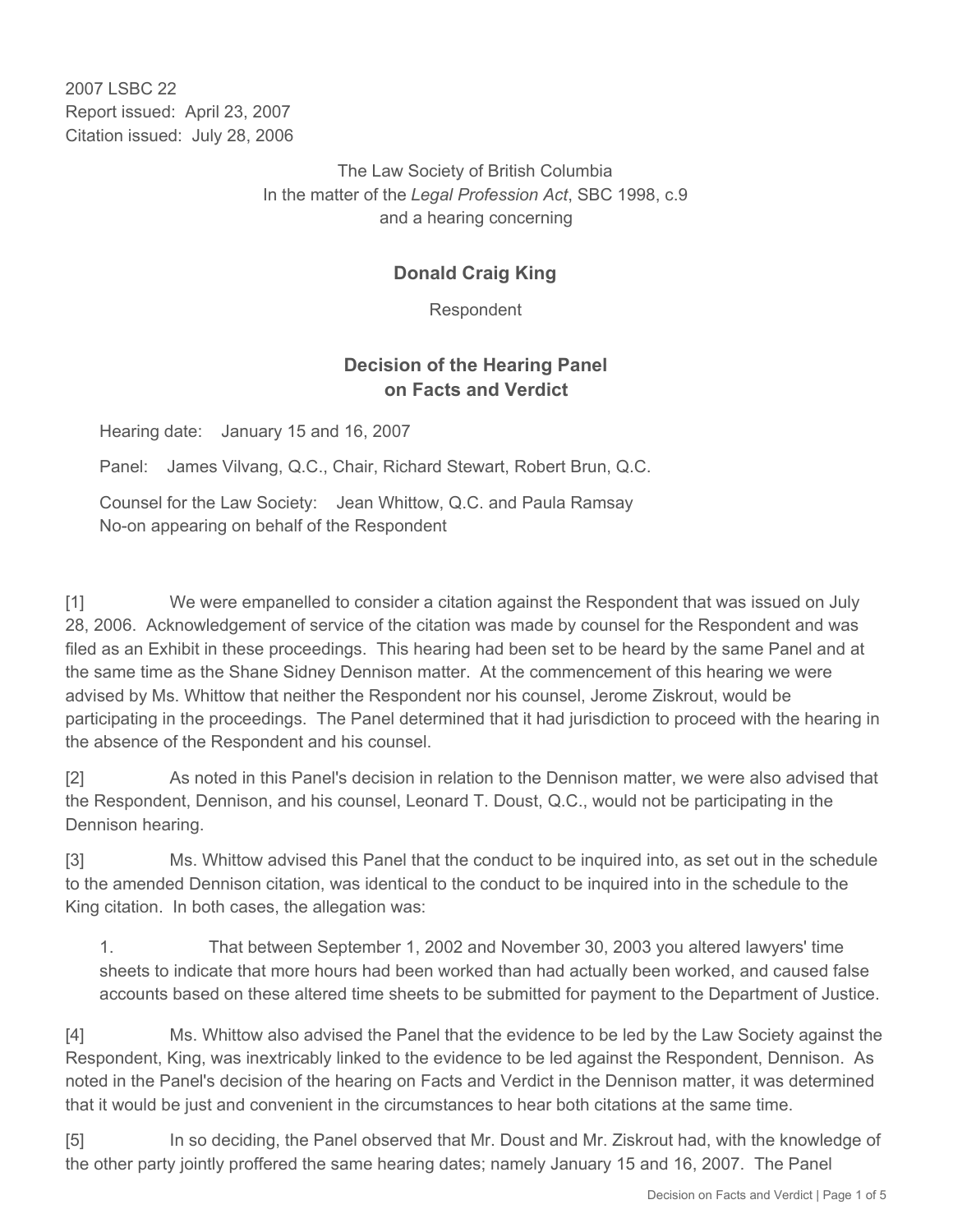inferred that Mr. Doust and Mr. Ziskrout, on behalf of their clients, had agreed that the citations should be heard at the same time.

- [6] In this matter, this Panel must consider whether the Respondent, King:
	- (a) professionally misconducted himself;
	- (b) conducted himself in a manner unbecoming a member of the Law Society;
	- (c) contravened the *Legal Profession Act* or rule made under it; or
	- (d) incompetently carried out duties undertaken by him in his capacity as a member of the Society.

# **Introduction and Background**

[7] Mr. King became a member of the Law Society of British Columbia on May 17, 1996. He ceased to be a member as a consequence of non-payment of fees on January 1, 2005.

[8] Following his call to the Bar in May of 1996, Mr. King commenced employment as an employee/contractor with the firm Hunter Garrett Lobay (" HGL" ) in Nanaimo, British Columbia. In 1995 HGL had entered into an agreement with the Department of Justice Canada (" DOJ" ) whereby the firm was appointed as a standing agent to perform legal services on litigation and criminal proceedings.

[9] The DOJ required that each lawyer who performed services under the HGL agreement be approved by the DOJ. Mr. King was approved by the DOJ to perform work under the contract on February 2, 1998.

[10] HGL was located in Nanaimo, but also operated in Courtenay through the services of three lawyers: H.S., S.S. and S.F. (the " Courtenay lawyers" ) who performed work on DOJ files in the Courtenay region. The arrangement between HGL and the Courtenay lawyers was that they were to be paid by HGL at the rate of one-half of the DOJ billable hourly rates. HGL retained the balance of the fee billed to the DOJ.

[11] The Panel heard evidence that, in the Fall of 2002, HGL ceased to operate as a partnership. It functioned for a period of time as an " association" of lawyers, and then in the Summer of 2003, a new firm was formed, known as Lobay Dennison Beaubier (" LDB" ). When the new partnership was formed, the DOJ terminated the appointment of HGL as standing agent and entered into a new arrangement with LDB on the same terms. The lawyers approved by the DOJ under the new contract remained as before. Mr. King continued as an employee of the new firm of LDB.

[12] Evidence was led regarding the general procedure for recording time and billing of DOJ matters. The lawyer who performed the legal work involved prepared a daily time sheet recording the hours worked, the type of activity and the file number. Data from the time sheets were entered by firm clerical staff into a computerized billing system. As clerical staff would enter the data from the time sheets, they would highlight the original document to show that the entry had been recorded in the billing system.

[13] Periodically, a form of account called a Request for Payment was prepared and delivered by the firm to the DOJ containing a certification signed on behalf of the firm as to the accuracy of the Request for Payment. The DOJ made payments to the firm based upon the Request for Payment subject to minor adjustments.

[14] Evidence was also led that the Courtenay lawyers' prepared time sheets that were delivered to the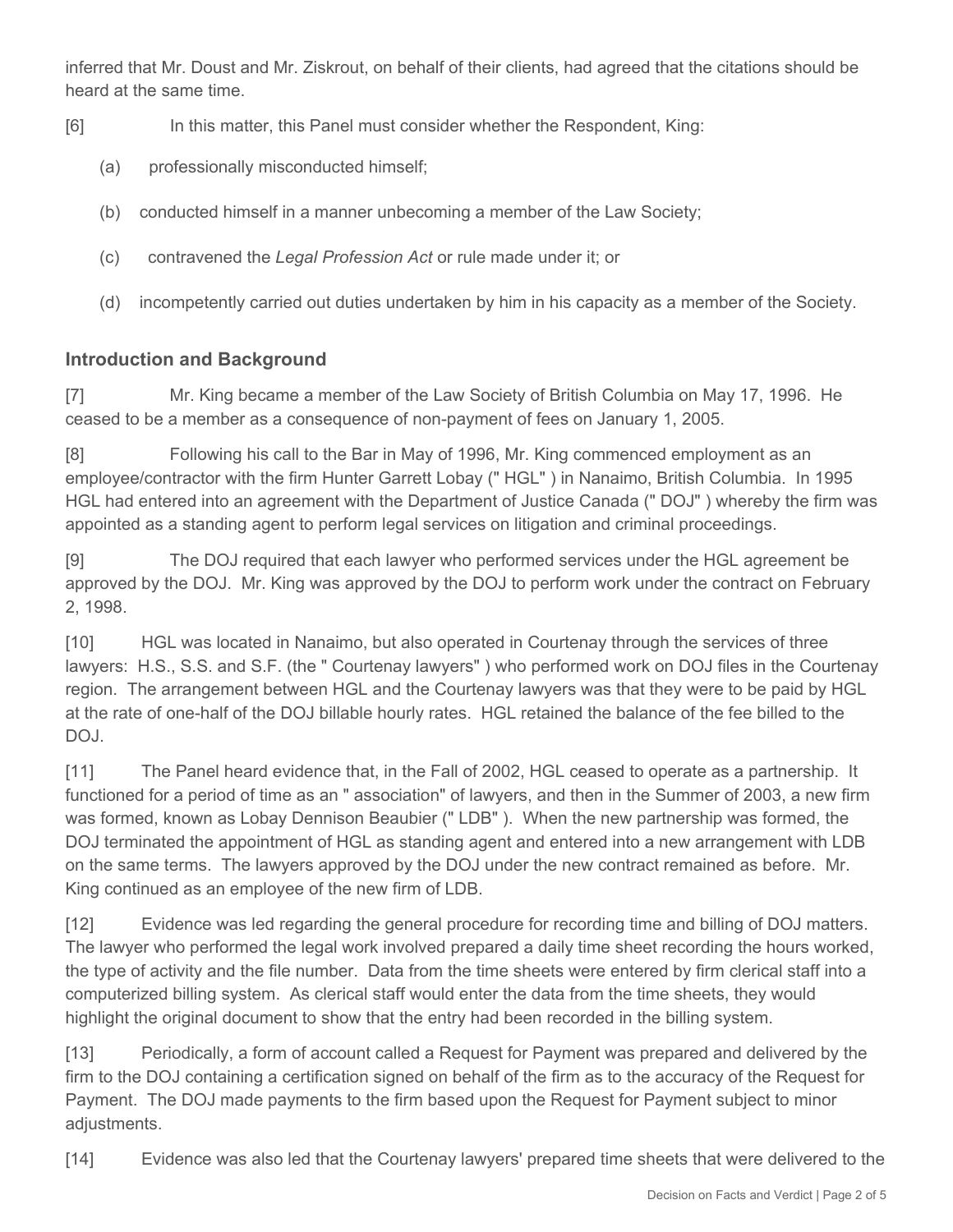Nanaimo office of HGL and later, LDB, who then billed the DOJ for the Courtenay lawyers' services. The Courtenay lawyers also sent a monthly invoice for their total hours worked for that month, in accordance with their time sheets, and received payment from HGL and later LDB, in accordance with the time recorded on the time sheets.

[15] In early 2003, Kenneth Paziuk, a junior lawyer with HGL, in the Nanaimo office, was offered an opportunity to enter into a similar arrangement as the Courtenay lawyers doing DOJ work for the firm. In order to evaluate the volume of work that would become available to him through this offer, Mr. Paziuk obtained and reviewed time sheets and invoices and in so doing, discovered significant irregularities with the time sheets that had been received from the Courtenay lawyers. It was evident that, at some point the time, sheets that the Courtenay lawyers had submitted had been systematically altered. It was this discovery that led to the complaint to the Law Society.

[16] The Law Society arranged to have the altered time sheets that had been received from the Courtenay lawyers reviewed by Donald J. Gamble, a forensic document examiner. Mr. Gamble prepared two reports concerning the authorship of the alterations to the Courtenay lawyers' time sheets. This Panel accepted Mr. Gamble as an expert in the field of forensic document examination. Mr. Gamble identified the handwriting of Mr. King that appeared on 26 of the time sheets that he had reviewed. The effect of the alterations made by Mr. King on these time sheets was always to increase the amount of time recorded or to add entries for files that had not been recorded at all on the time sheets as submitted by the Courtenay lawyers.

[17] The Law Society also retained Mr. William Kinsey to conduct a forensic examination. The Panel accepted Mr. Kinsey as an expert in the field of forensic accounting.

[18] In his written opinion Mr. Kinsey observed on page 2:

2.a LDB acted as an " Agent" for the Federal government, operating from offices in Nanaimo and Courtenay. Courtenay's DOJ time charges were recorded on special time sheets and sent to Nanaimo for inputting into the DOJ computer system - the first step toward payment. [The Courtenay lawyers were subcontractors who billed the Nanaimo office based on these same time sheets.]

Nanaimo copies of Courtenay time sheets have been substantially altered, increasing reported hours and thereby leading to substantial overbillings.

Altered time sheets have existed since September 2002\* - and perhaps earlier when the DOJ work was handled via another practice (Hunter Garrett Lobay) involving some of the same individuals. I have not reviewed any of that firm's records. [\*Officially LDB started November 1 but DOJ time from September 1 was considered as LDB's revenue.]

2.b DOJ time records made available enabled a comparison of:

time charged to the DOJ regarding the Courtenay lawyers with

the Courtenay lawyers' billings to LDB (or HGL) for time worked on DOJ files.

Appendix A-1 is my comparison of these two types of records and shows hours having a billing value of \$277,278 were charged to DOJ in excess of what the Courtenay lawyers claimed they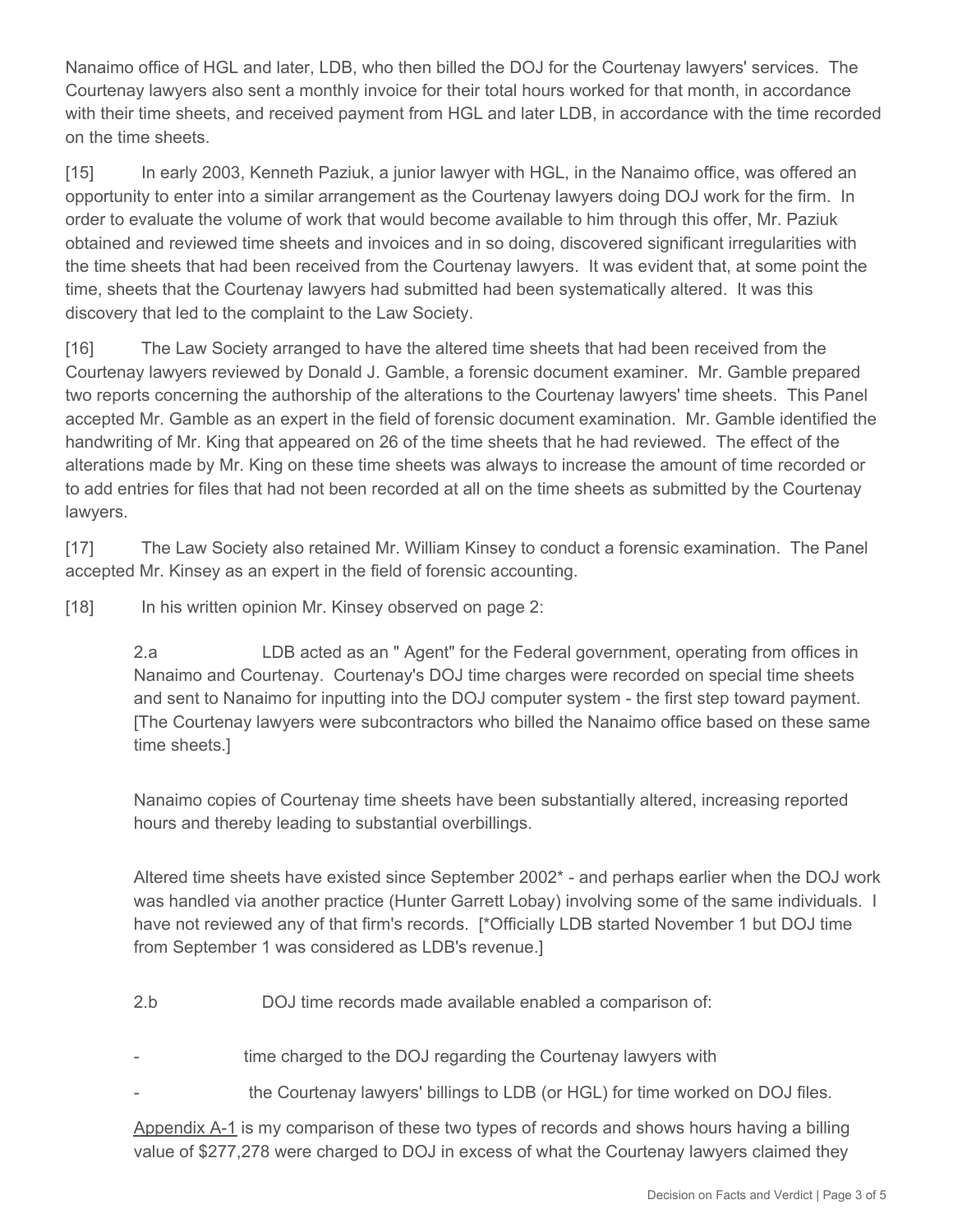worked (and were paid for) regarding the September 2003 [sic] to November 2003 period.

2.c Appendix A-1 also shows that the billable hours were more than doubled: an overall increase of 117%, ranging from 62% to 960% per lawyer. The latter percentage was for Ms. H.S. who worked only occasionally but whose name shows time charged more frequently.

[19] Mr. Kinsey noted, *inter alia*, that, in September 2003, the alterations made by Mr. King to the time sheets from the Courtenay lawyers contributed to the increased time claimed. The Courtenay lawyers had only invoiced LDB for the 149.5 hours they had actually worked. LDB, based upon the documents altered by both Mr. King and Mr. Dennison, claimed for 328 hours of work by the Courtenay lawyers during the month of September 2003, thereby more than doubling the amount of time said to be incurred in that month. Mr. Kinsey ultimately concluded that between September 1, 2002 and November 30, 2003 the sum of over \$277,000 was wrongfully charged by HGL and later LDB to the DOJ for the work purportedly done by the Courtenay lawyers.

[20] Based upon the evidence of Mr. Kinsey and Mr. Gamble, this Panel concludes that the Respondent, King, knew or ought to have known that the altered time sheets would be submitted to DOJ for payment. The Panel therefore concludes that King participated in this scheme whereby grossly inflated bills were submitted to the DOJ for payment. There was, however, no evidence that Mr. King received a direct financial benefit for these alterations. Rather, it appears that the partnership of HGL and LDB received the benefit. Why Mr. King took part in the scheme was not apparent on the evidence.

#### **Discussion**

### **Burden and Standard of Proof**

[21] In *Law Society of BC v Martin*, 2005 LSBC 16, paragraph [137] it is observed:

(a) the onus of proof throughout these proceedings rests on the Law Society to prove the facts necessary to support a finding of professional misconduct;

(b) the standard of proof is higher than the balance of probabilities but less than reasonable doubt. The standard is a civil standard but rises in direct proportion to the gravity of the allegation and the seriousness of the consequences.

[22] In assessing the evidence this Panel has relied on these principles.

[23] Counsel for the Law Society also directed this Panel to *Cross v Wood* (1993), 92 Man. R. (2d) 94 (C.A.), in which a police disciplinary board had commented on an officer's failure to testify. The Manitoba Court of Appeal found no error in this and observed at paragraph 15:

The Board, in my view, was entitled to comment upon Cross' failure to testify, and in doing so did not place a burden of proof upon him. The words of Arbour, J.A. in *R. v. Johnson* (1993), 79 C.C.C. (3d) 42 (Ont. C.A.), at page 50, succinctly describe the rationale:

It is not so much that the failure to testify justifies an inference of guilt; it is rather that it fails to provide any basis to conclude otherwise. ... If the Crown's case cries out for an explanation, an accused must be prepared to accept the adverse consequences of his decision to remain silent ...

[24] The Panel has not found it necessary to rely upon the failure of Mr. King to provide an